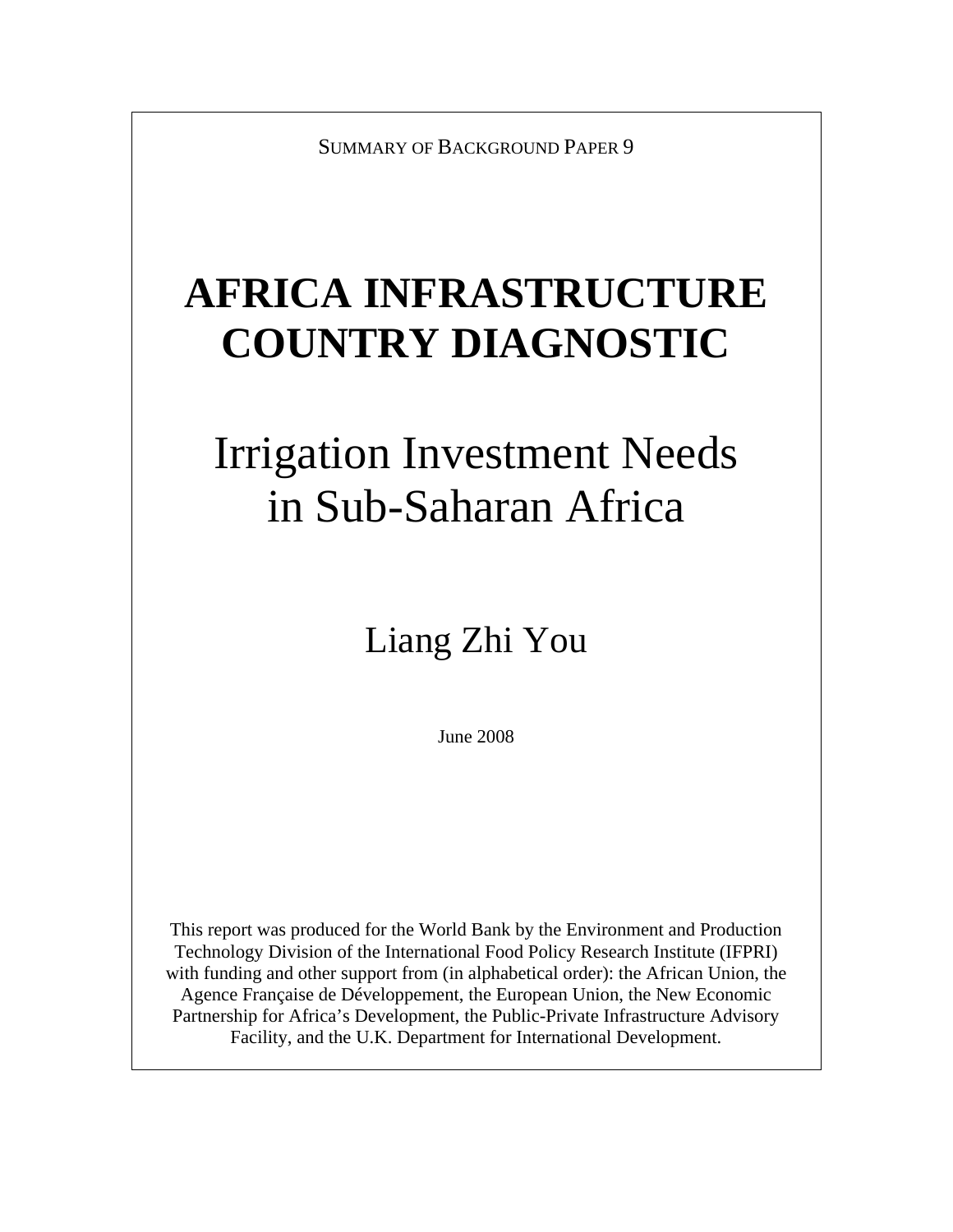













### About AICD

This study is part of the Africa Infrastructure Country Diagnostic (AICD), a project designed to expand the world's knowledge of physical infrastructure in Africa. AICD will provide a baseline against which future improvements in infrastructure services can be measured, making it possible to monitor the results achieved from donor support. It should also provide a more solid empirical foundation for prioritizing investments and designing policy reforms in the infrastructure sectors in Africa.

AICD will produce a series of reports (such as this one) that provide an overview of the status of public expenditure, investment needs, and sector performance in each of the main infrastructure sectors, including energy, information and communication technologies, irrigation, transport, and water and sanitation. The World Bank will publish a summary of AICD's findings in spring 2008. The underlying data will be made available to the public through an interactive Web site allowing users to download customized data reports and perform simple simulation exercises.

The first phase of AICD focuses on 24 countries that together account for 85 percent of the gross domestic product, population, and infrastructure aid flows of Sub-Saharan Africa. The countries are: Benin, Burkina Faso, Cape Verde, Cameroon, Chad, Congo (Democratic Republic of Congo), Côte d'Ivoire, Ethiopia, Ghana, Kenya, Madagascar, Malawi, Mali, Mozambique, Namibia, Niger, Nigeria, Rwanda, Senegal, South Africa, Sudan, Tanzania, Uganda, and Zambia. Under a second phase of the project, coverage will be expanded to include additional countries.

AICD is being implemented by the World Bank on behalf of a steering committee that represents the African Union, the New Partnership for Africa's Development (NEPAD), Africa's regional economic communities, the African Development Bank, and major infrastructure donors. Financing for AICD is provided by a multi-donor trust fund to which the main contributors are the Department for International Development (United Kingdom), the Public Private Infrastructure Advisory Facility, Agence Française de Développement, and the European Commission. A group of distinguished peer reviewers from policy making and academic circles in Africa and beyond reviews all of the major outputs of the study, with a view to assuring the technical quality of the work.

This and other papers analyzing key infrastructure topics, as well as the underlying data sources described above, will be available for download from www.infrastructureafrica.org. Freestanding summaries are available in English and French.

Inquiries concerning the availability of datasets should be directed to vfoster@worldbank.org.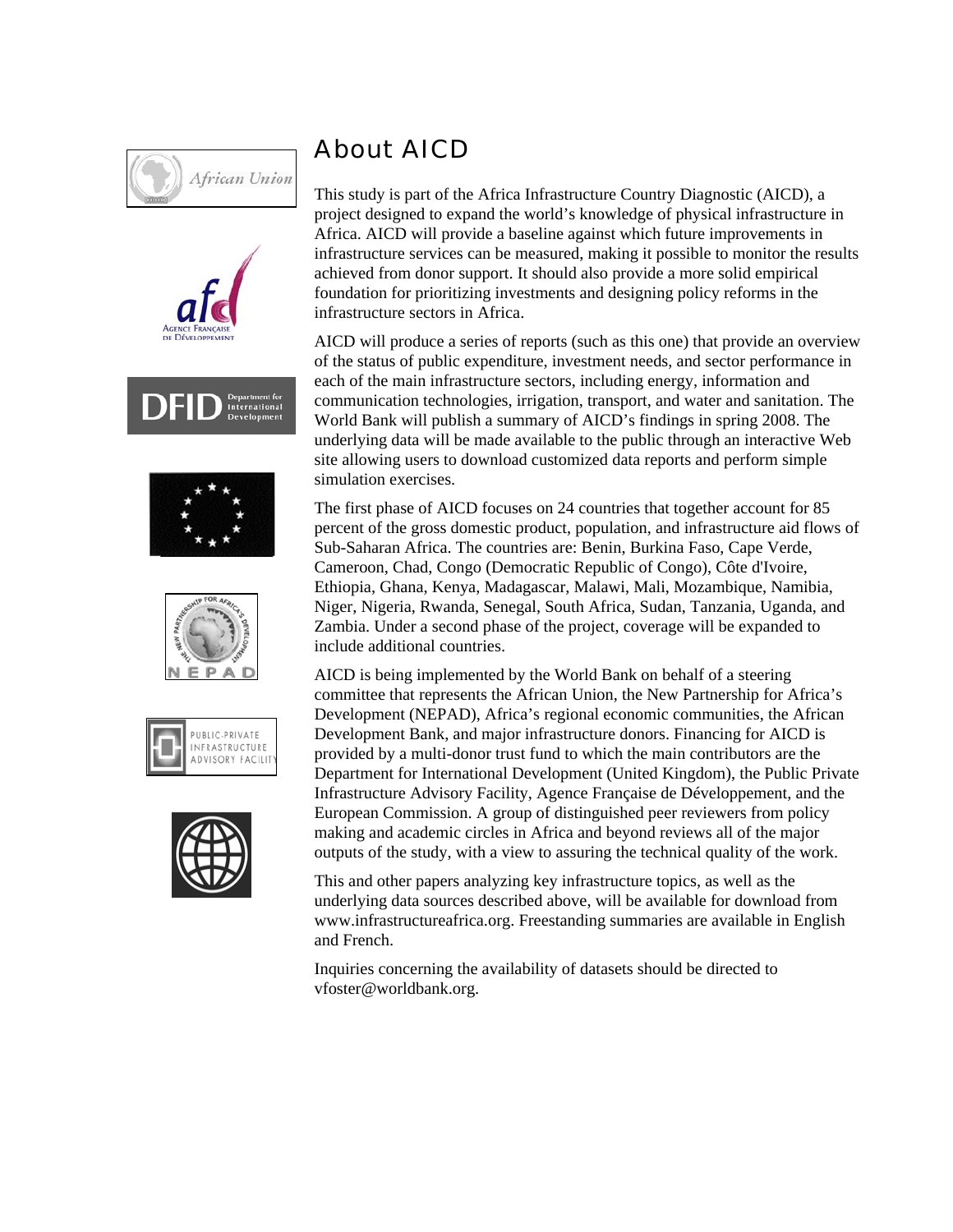### Summary

rrigation plays a minor role in African agriculture. This is unfortunate, because wider use of the region's ample groundwater supplies would give a substantial boost to production of food staples and high-value export crops. I

In Sub-Saharan Africa, rainfall is highly variable and, in many places, plainly insufficient. Drought is common. Although irrigation has the potential to boost agricultural yields by at least 50 percent, food production in the region is almost entirely rain-fed. The irrigated area, extending over 6 million hectares, makes up just 5 percent of the total cultivated area, compared to 37 percent in Asia and 14 percent in Latin America. Two-thirds of that area is in three countries: Madagascar, South Africa, and Sudan.

Almost half of the people of Sub-Saharan Africa live below the international poverty line. Because 65 percent of the region's population farm for a living, agricultural development clearly is the royal road to ending poverty. And in view of the strong links between irrigation and agricultural development, proposals to expand irrigation to increase productivity and reduce poverty in Sub-Saharan Africa have received a good deal of attention. Rightly so. But attention has yet to be translated into action.

The 2005 Commission for Africa report, for example, called for a doubling of the region's irrigated area by 2015. To achieve expansion on that scale, however, we must deepen our understanding of the locations that could benefit most—and of the technologies best suited to those locations. One purpose of this study of irrigation in 24 countries, undertaken as part of the Africa Infrastructure Country Diagnostic, is to identify agricultural areas where irrigation investments promise to yield significant returns. A related purpose is to estimate the amount and scope of investment needed to secure those returns.

We begin with a fundamental distinction. Water for irrigation can be collected in two ways: through large, dam-based schemes, or through small projects based on collection of run-off from rainfall. Both possibilities are considered here.

*Large-scale schemes*. Because of their cost and complexity, large dams are no longer built for one purpose alone. Any dam suitable for storing the large quantities of water required for large-scale irrigation will have to double as a hydroelectric power plant. Thus the reservoirs considered here for irrigation use are those identified by a companion AICD study on power sector investment needs as being economically viable for power system development within the next decade. Because these schemes are already deemed viable for hydropower generation alone, the irrigation component need not contribute to the capital cost of dam construction. In our analysis, therefore, the investment costs of large-scale irrigation development reflect only irrigation-specific infrastructure, such as distribution canals and on-farm systems. The irrigation potential of areas downstream from hydroelectric dams is evaluated according to a wide range of agro-ecological considerations.

*Small-scale schemes*. We examine rain-fed agricultural areas lying outside the reach of major dam projects for their suitability for small-scale irrigation projects involving soil-moisture management, supplementary irrigation, and rainwater harvesting, or small reservoirs. The potential for small-scale irrigation is assessed not only on the basis of agro-ecological conditions, but also in terms of market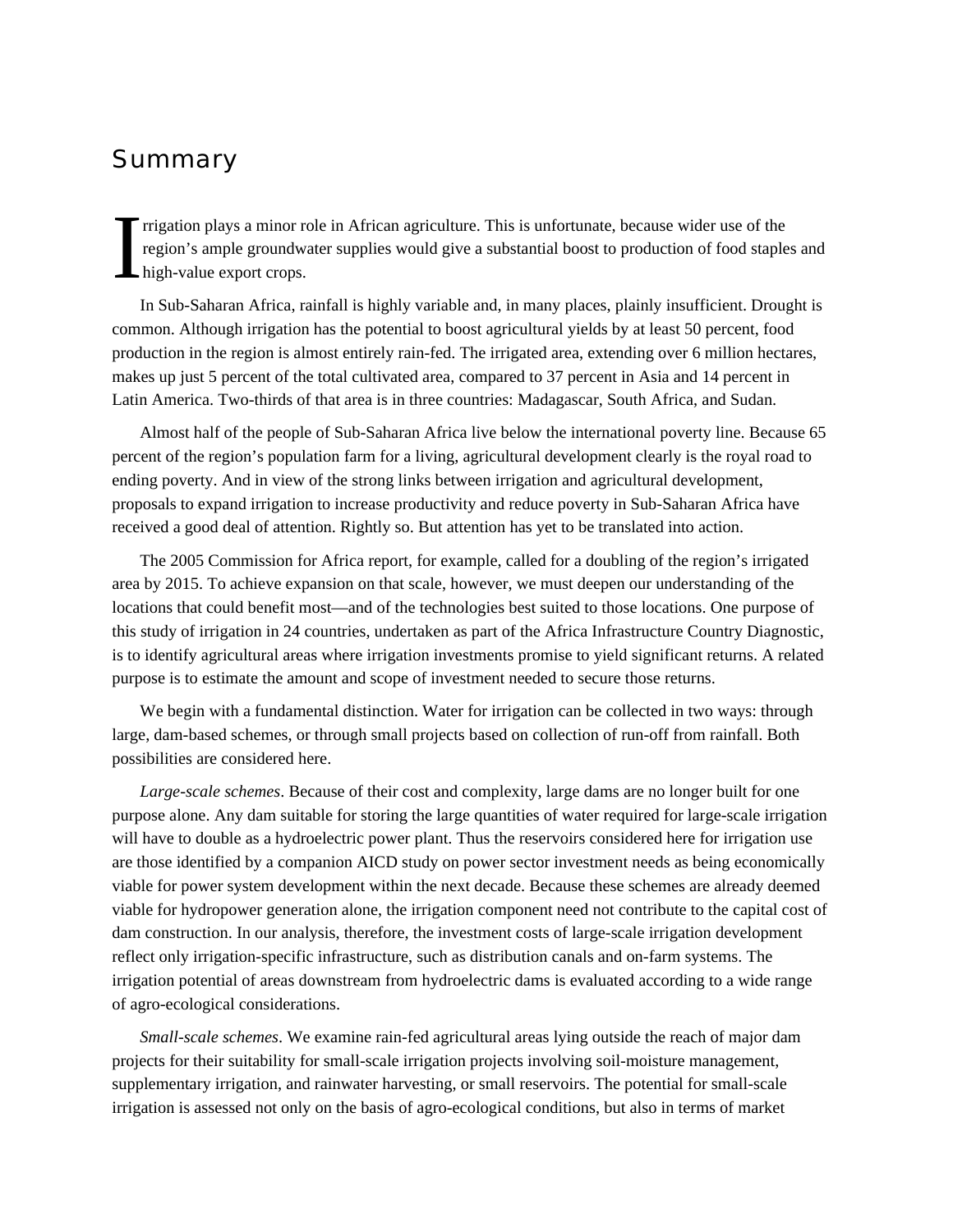access, since irrigation is typically viable only if the increased yields can be readily marketed. We adopted a cut-off of five hours' travel time to select areas appropriate for the development of small-scale irrigation.

#### Fixing what's broken

Before considering the potential for further expansion of the region's irrigated area, however, it is important to acknowledge that rehabilitation of existing equipment is a significant issue. Of the 6 million hectares presently equipped for irrigation, approximately 1 million hectares are in need of rehabilitation. The share of irrigation-equipped area in need of rehabilitation varies dramatically across countries (figure A), from almost zero in South Africa and Madagascar to almost 100 percent in Lesotho. Of the three largest irrigating countries, Sudan is the worst off in this regard, with more than 60 percent of its 1.9 million hectares of irrigation-equipped land in need of rehabilitation.



**Figure A Percentage of irrigation-equipped area requiring rehabilitation**

Source: Adapted from FAO AQUASTAT.

At close to \$1,900 per hectare, the cost of rehabilitation is significantly lower than the cost of developing new schemes if the costs of building a reservoir must be borne by the new scheme, but, if storage costs are already covered elsewhere (for example, by a hydroelectric project), the cost of rehabilitation is significantly greater than the incremental cost of putting new equipment in place. Final decisions on the relative costs and benefits of new versus rehabilitated systems must be made case by case. Usually, the decision will hinge on the reason why the present systems are not performing.

#### Large-scale schemes: lucrative but location-bound

Of the 149 dams identified, irrigation development surrounding 49 existing dams and 57 planned dams would be profitable, with an increase in irrigated area of 2 million hectares, relative to the 6 million hectares that exist today. An on-farm investment cost of just \$1.3 billion would generate a return of \$6.8 billion (in net present value terms). Of the newly irrigated land, 0.9 million hectares would surround existing dams. The rest—1.1 million hectares—is associated with proposed reservoirs. The benefit-cost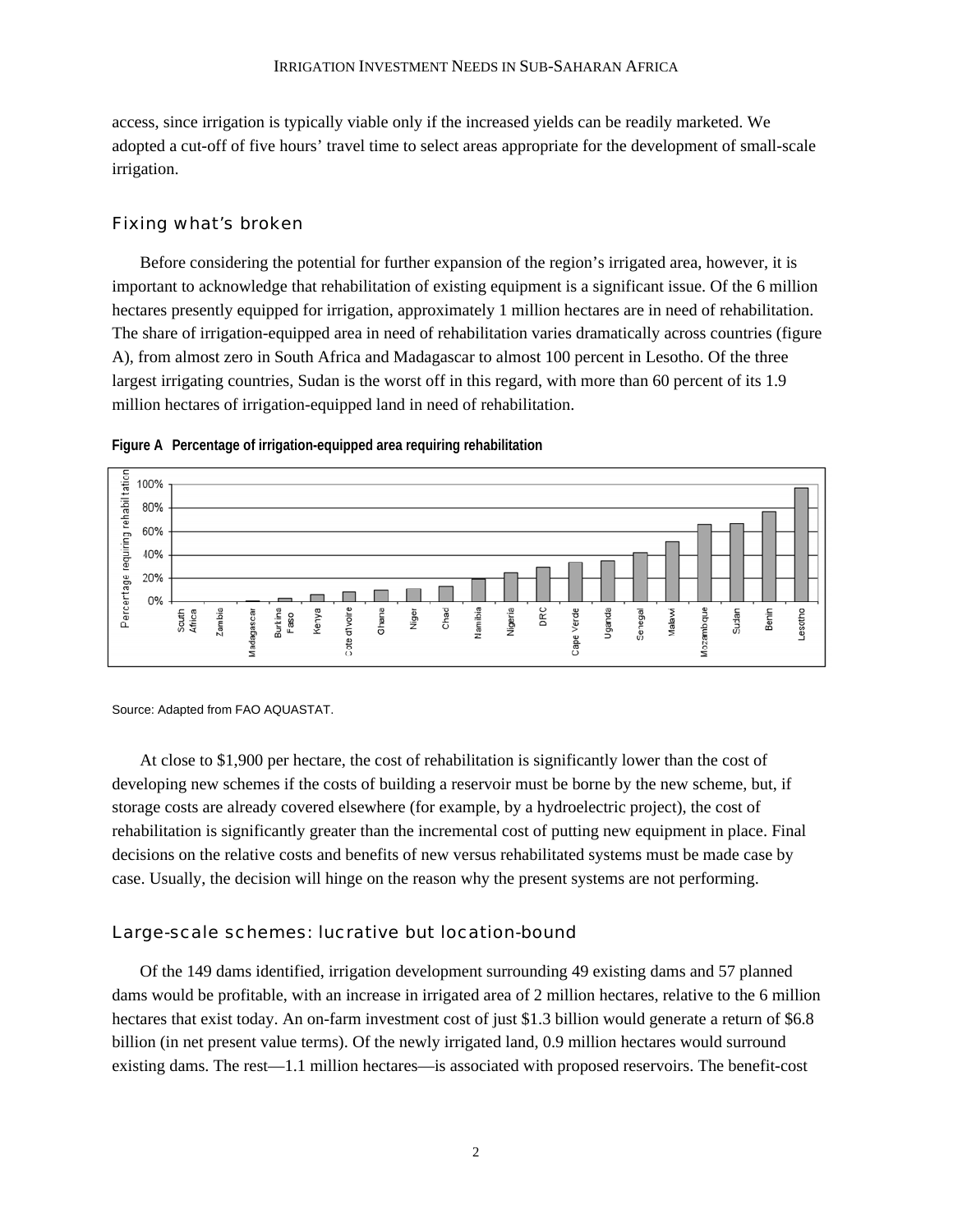ratio of irrigation schemes linked to existing dams, at 8.9, is substantially higher than the corresponding ratio for potential dams, at 2.6.

Our baseline assumptions in making these computations include a discount rate of 12 percent, an investment cost of \$1,000 per hectare, a canal-maintenance and water-delivery cost of \$0.0025 per cubic meter, and on-farm annual operation and maintenance costs of \$4 per hectare.

The countries with the greatest potential for large-scale irrigation based on existing dams are Kenya, Tanzania, and Zambia, with each offering between 100 and 200 thousand hectares of potential (figure B1). By far the greatest economic returns are to be found in Tanzania and Nigeria, where benefit–cost ratios are in the 20 to 40 range. Turning to schemes based on planned dams, the greatest potential in terms of surface area is found in Sudan and Nigeria, each representing between 150 and 250 thousand hectares of potential (figure B2). The highest economic returns from schemes surrounding proposed dams are seen in Côte d'Ivoire and Niger, with benefit–cost ratios are in excess of 20.





2. Planned dams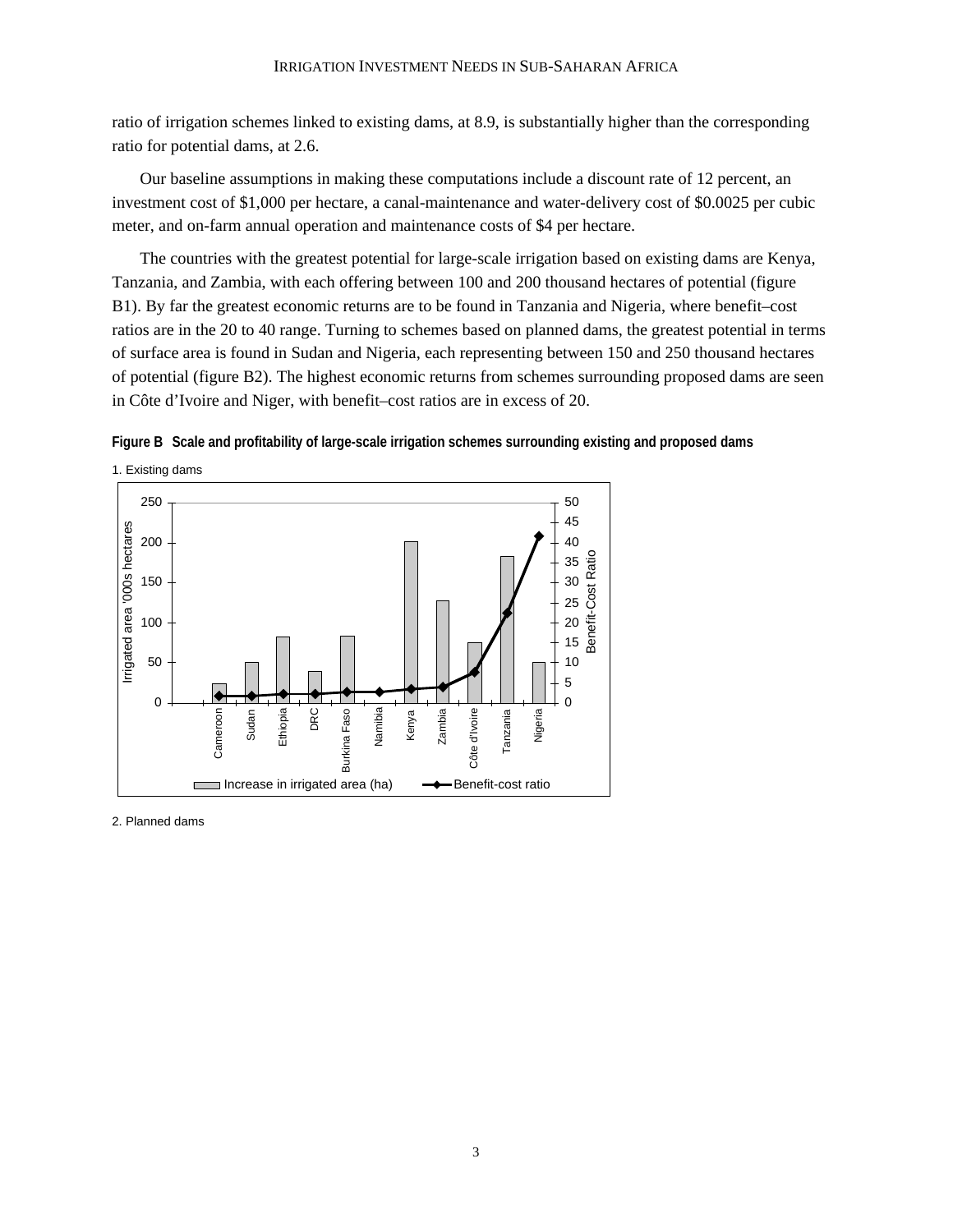

Source: Authors' calculations.

#### Small-scale schemes: ubiquitous but less remunerative

Some 23 million hectares of land lying within five hours' trucking time from a large city could be profitably irrigated under small-scale schemes. Almost half of that potential lies in Nigeria, with 11 million hectares (figure C). Niger comes next, with 7 million hectares, followed by a group comprising Burkina Faso, Cameroon, Chad, Senegal, South Africa, and Sudan each with 1 to 2 million hectares. The baseline assumptions underlying this conclusion include a discount rate of 12 percent, on-farm investment costs of \$600 per hectare, and operations and annual maintenance costs of \$25 per hectare.

The investment cost of achieving this four-fold increase over the surface area presently irrigated in the region is \$35 billion, which represents an overall benefit–cost ratio of 1.9. There is relatively little variation in the ratio across countries, with the maximum being no more than 3 (far below the large multiples promised by some large-scale schemes). In all of the countries that have substantial potential for small-scale irrigation (except Burkina Faso and Nigeria), the benefit–cost ratio is just over 2.

Overall, more than 96 percent of the investments associated with viable expansion correspond to small scale rather than large scale schemes.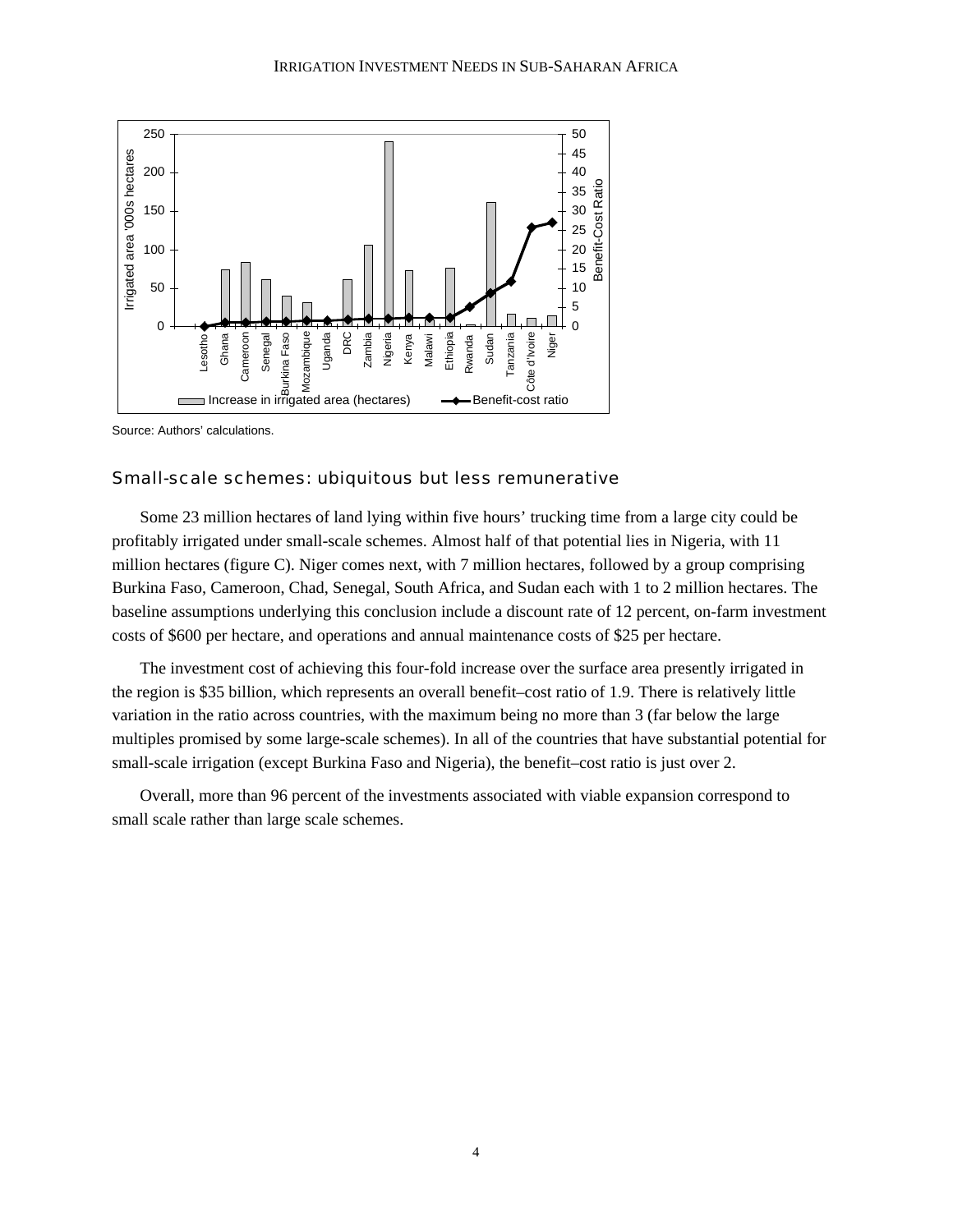

**Figure C Scale and profitability of small-scale irrigation schemes**

Source: Authors' calculations.

The results for large- and small-scale irrigation present a very striking contrast. On the one hand, the potential for profitable small-scale irrigation is about 10 times greater than that for large-scale irrigation, essentially because small schemes do not depend on the proximity of a large dam. On the other hand, large-scale schemes promise greater profitability. Recall that the benefit–cost ratio of large-scale schemes based on existing dams is 8.9; for large-scale schemes based on planned dams it is 2.6; and for small schemes it is just 1.9.

In terms of country potential, Nigeria stands out as having particularly great potential for both largeand small-scale schemes, particularly when planned dams are taken into account. Niger stands out as a particularly lucrative site for irrigation investments of all sizes. Otherwise, different sets of countries are attractive for large- and small-scale schemes, with East African countries such as Kenya, Tanzania, and Zambia showing significant potential for large-scale schemes and West African countries such as Burkina Faso, Chad, Cameroon, and Senegal showing significant potential for small-scale schemes.

In geographical terms, clear patterns emerge (figure D). Potential for large-scale schemes is concentrated in the Democratic Republic of Congo, Ethiopia, Nigeria, Sudan, and, to a lesser extent, in southeast Africa. Potential for small-scale schemes is particularly evident across the Sudano-Sahelian belt, and to a lesser extent in southeast Africa.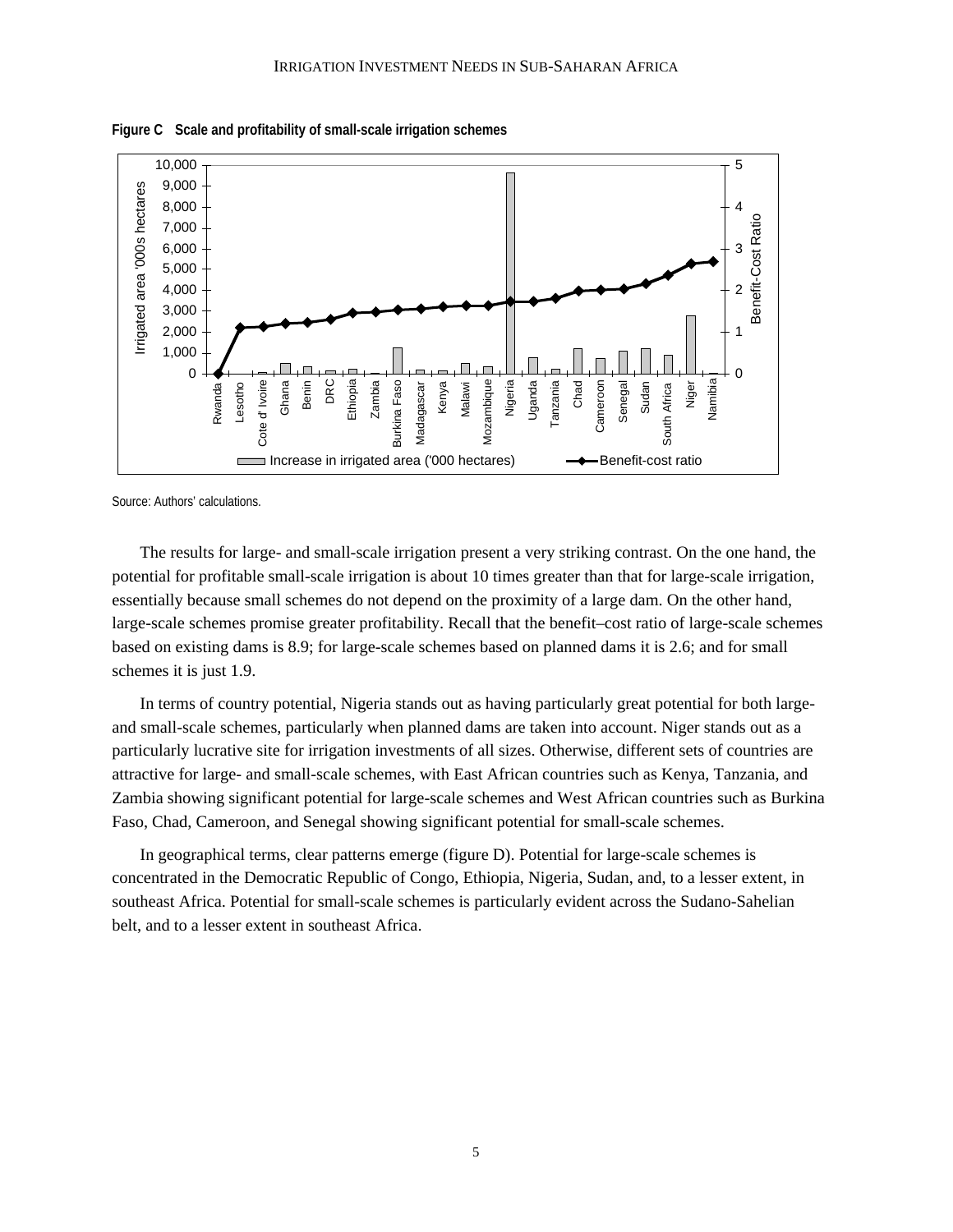

**Figure D Potential increase in gross revenue per hectare from small-scale irrigation (\$/ha)**

Source: IFPRI, 2008.

#### Keeping investment costs low to improve viability

The results just presented for large and small schemes alike, are sensitive to assumptions about the unit costs of their components. We conducted tests to determine the extent of that sensitivity.

In the case of large-scale schemes, we analyzed the impact on our results of unit investment costs ranging from \$500 to \$6,000 per hectare. Broadly speaking, the lower values, up to and including the baseline assumption of \$1,000, correspond to the incremental investment costs of developing a large-scale scheme when all or most of the costs of the dam are paid from some other source (typically hydropower revenues). The higher values, on the other hand, correspond to situations where some portion of the water-storage costs must be borne by the agricultural sector.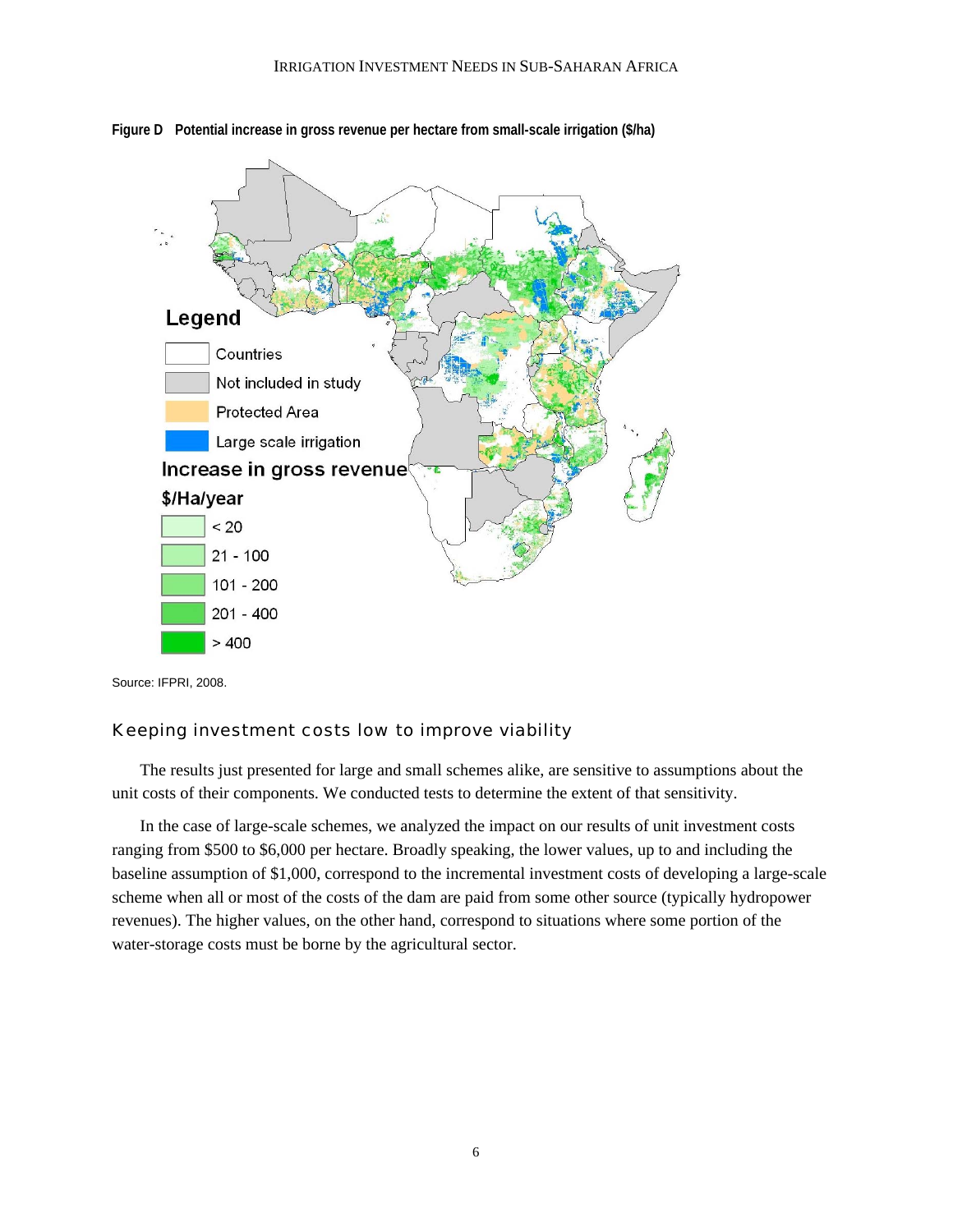The results are dramatic (figure E1). When storage costs are excluded, the area in which irrigation would be profitable encompasses from 2 to 3 million hectares. However, if they are included, the viable area shrinks to just 500,000 hectares.

In the case of small-scale schemes, our range of possible development costs ranges from \$600 to \$5,000 per hectare. Once again, the lower end of the range corresponds to the simpler and more traditional forms of small-scale irrigation, whereas the higher end corresponds to more modern and capital-intensive techniques. Here the results are even more dramatic than for large scale schemes (figure E2). Whereas 23 million hectares are viable at a cost of \$600 per hectare, this area shrinks to 14 million when costs rise to \$2,000 per hectare. At the top of our range (\$5,000 per hectare), the area that remains viable is just 2,000 hectares in South Africa.

**Figure E Sensitivity of profitable irrigated area to unit cost for irrigation investment**







The important conclusion is that only lower-cost technologies and

Source: Authors' calculations.

approaches are viable on any significant scale in Sub-Saharan Africa.

We conducted other sensitivity tests, but none proved to be nearly as important as investment cost in determining the extent of potentially viable irrigated area.

It was not possible to perform a detailed climate-change analysis for this study, but we did test largescale schemes for reductions in reservoir levels. Our results were consistent with those of other studies on the hydrological impact of climate change. According to our analysis, a small decrease in storage would have a modest effect on the potential for expansion of irrigated area associated with large dams. On the other hand, a 25 percent reduction in water availability would halve the size of the potential irrigable area for large-scale schemes from 2 to 1 million hectares.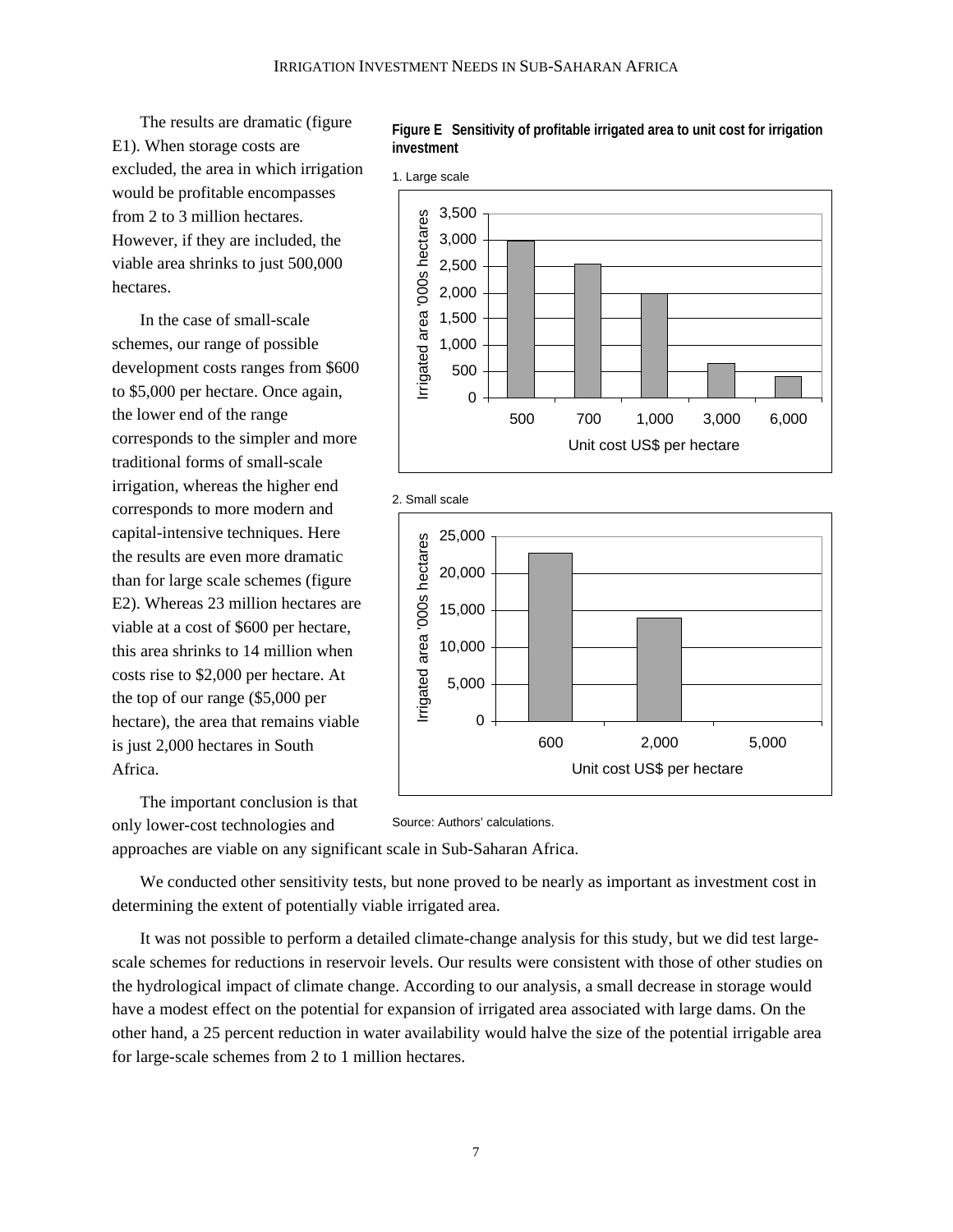#### From viability to affordability

So far the focus has been on measuring the area that is economically viable for irrigation. Summing the large- and small-scale expansion explored above, plus rehabilitation of existing systems, the total onetime investment need comes to more than \$40 billion. That total is spread unevenly across countries, with as much as \$15 billion needed Nigeria alone. In second place is Niger, with a total requirement of \$4 billion. There follows a group of countries—Burkina Faso, Cameroon, Chad, Senegal, South Africa, Sudan and Uganda—whose need falls between \$1 and \$2 billion.

Viewed as a share of annual agricultural expenditures in the countries concerned, those amounts are substantial. With the cost of realizing countries' full irrigation potential representing from 100 to 2,200 percent of annual agricultural spending, it is unlikely that more than 10 percent of that potential will be realized for some time to come at present funding levels and patterns in the distribution of funding. On the other hand, if up to 50 percent of agricultural expenditures were diverted to agricultural water management—as in Asian countries in the 1970s and 1980s—then the region's full irrigation potential could realized over a 50-year time horizon, with two-thirds of the total achieved over the first 20 years.

By spreading investments over a 50-year horizon, however, they begin to look more affordable as a percentage of GDP. On this basis, it would be possible to keep the necessary investments below 0.4 percent of GDP in most countries (figure F). Nevertheless, Burkina Faso, Chad and Niger stand out as cases where investment needs would still exceed 1 percent of GDP even if paid in annual installments.

Another way of keeping the investments affordable would be for the donor community to provide sequenced financing reflecting certain priorities. This could be done in several ways. A purely economic approach would set priorities based on the highest benefit–cost ratios identified above, with the effort focusing on a handful of countries where the impact would be greatest. An approach driven by food security, by contrast, would target those countries that import more than half of their total cereal demand and lead to a focus on the Sudano-Sahelian region.

Boosting agricultural productivity is widely recognized as an important engine of socioeconomic development in Sub-Saharan Africa. Irrigation is an important vehicle for promoting increased productivity, provided investments in irrigation are properly targeted and accompanied by complementary improvements in other agricultural inputs. By taking a closer look at the agronomic, geographic, and economic characteristics of potential project sites with a high level of spatial disaggregation, we can gain a better understanding of the conditions under which irrigation investments will yield their full potential. The analysis presented here provides, in that sense, a first filter that helps to identify the areas of greatest potential. More detailed study of these areas is warranted to evaluate all of the other factors—institutional, agronomical, human, and environmental—that ultimately determine the success of irrigation projects at the country level.